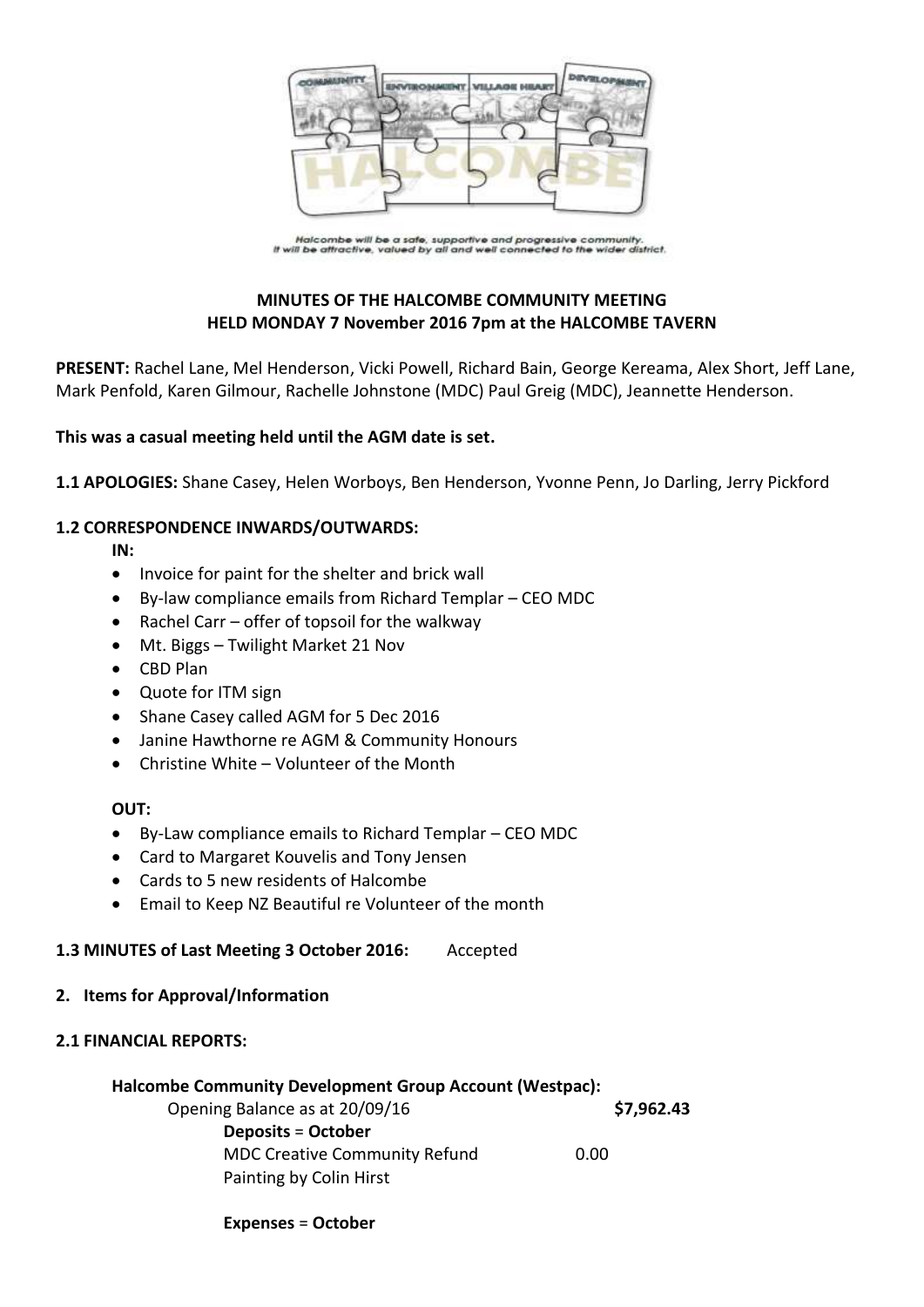| 1<br>0.00                                                                                                            |   |             |
|----------------------------------------------------------------------------------------------------------------------|---|-------------|
| Closing Balance as at 26/10/16                                                                                       |   | \$7,384.19  |
| <b>Hall/Sports Ground Account:</b><br>Opening Balance as at 11/09/16<br><b>Deposits = October</b><br>Credit interest | ? | \$14,155.52 |
| <b>Expenses = October</b><br>Genesis Energy - October                                                                | ? |             |
| Closing Balance as at 11/09/16                                                                                       |   | S14.??      |

# **2.2 COUNCIL REPORT:**

No Council report

Welcome to our new mayor Helen Worboys and the new and returning councillors. Shane Casey will continue as our liaison councillor for the next 3 years and has called an AGM for 7pm on 5<sup>th</sup> December 2016 at the Halcombe Tavern.

# **3. Other Business**



## **3.1 Community**

## **Calendar for 2016:**

- Christmas Carols Saturday 10<sup>th</sup> Dec 2016
- Waitangi Day Monday  $6<sup>th</sup>$  Feb 2017
- ANZAC Day April 2017
- Fire Brigade 'Honours Night' awesome evening, thank you to all.
- Waitangi Day 2017 Powhiri to be held at Marae. Assemble at 9.30am with koha. Morning tea will be served.
- Signs ITM/website signs have been agreed on. Approval given to get these done (cost \$410+GST for the 2).
- Halcombe Herald at proof stage. Will go out next week.
- ANZAC Day Wayne Short has reported on big plans for 2017 ANZAC Day Steam Train/Marquee/horses/poppies/drone/bagpipes/kapa haka
- $\bullet$  Halcombe Community Trust next meeting is Thursday 10<sup>th</sup> Nov.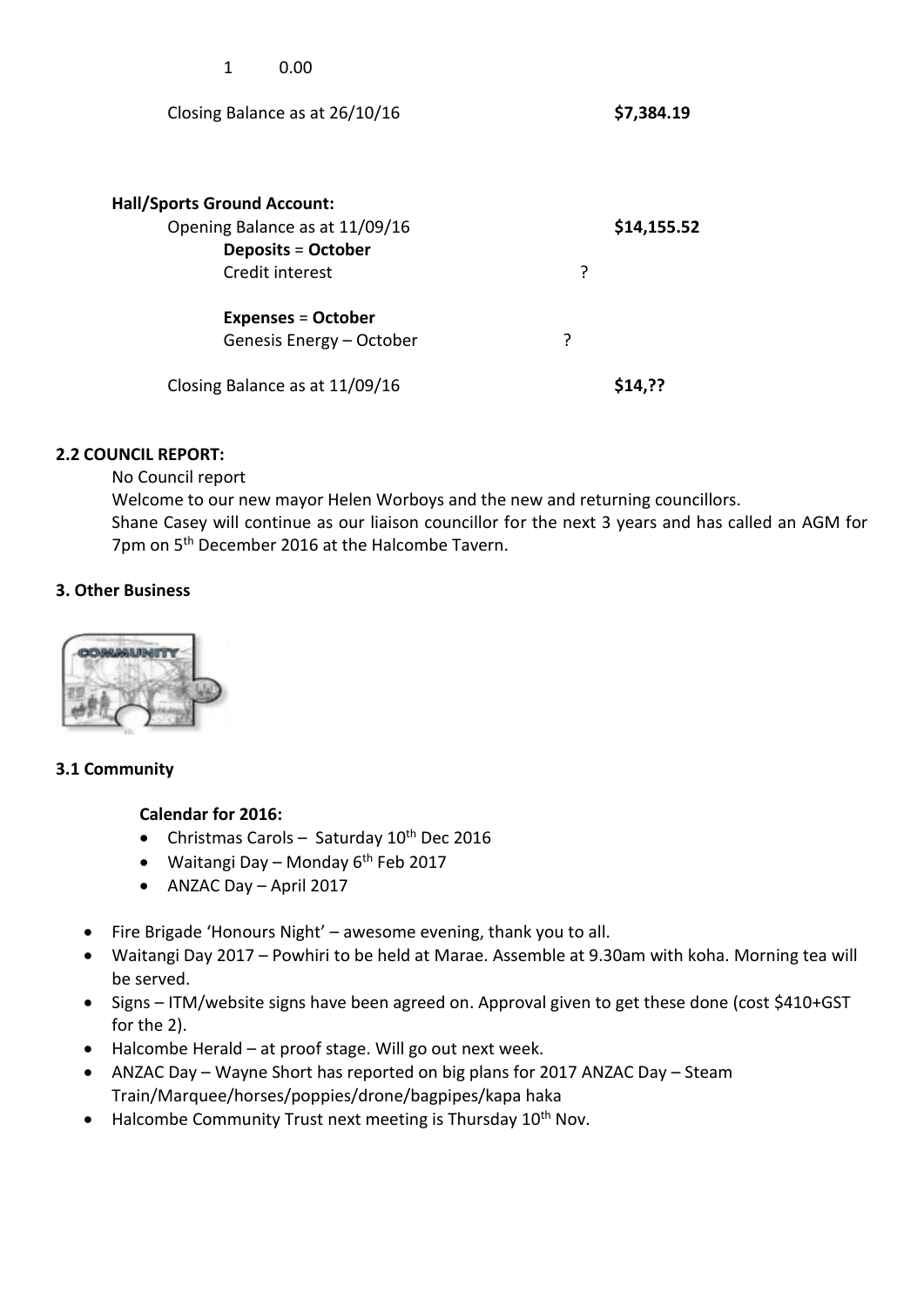| <b>Action Summary</b>                                             | Person responsible     | <b>Minutes</b><br>date |
|-------------------------------------------------------------------|------------------------|------------------------|
| <b>COMMUNITY</b>                                                  |                        |                        |
| Halcombe community Civil Defence strategy: still                  | Sue                    | Feb 2014               |
| progressing                                                       |                        |                        |
| <b>Soldier History: WWII</b>                                      | Richard + Jeannette    | May 2014               |
| Picture from Vicki: We need to decide where to put this.          | Mel / All              | <b>July 2014</b>       |
| <b>Community Calendar:</b> Dates need to be loaded into it $+$ it | All to feed-in dates + | Aug 2014               |
| published on the website.                                         | Rachel to load         |                        |



## **3.2 Environment**

### **Walkway**

- Tree survival rate issue:
	- o Rachel met with Keith, Duncan & Rachel Carr Keith advised that the pohutukawa trees need to be raised in order to survive as the environment is too wet for them.
	- $\circ$  We need to dig some strategic drains over the summer to get the water off the path and away from the plants.
	- $\circ$  Do a big plant-up in the Autumn with Cabbage trees, flax, toe toe & pittosporum as these plants seem to enjoy the environment. Form areas with lots of plants which will allow a "micro climate" to form. Look to plant bigger trees (Titoki, Kowhai, Totara etc…) once the micro-climate has been established.
	- o Working Bee Date in Autumn TBA with the new committee.
- Spray Rec services will spray with blue dye 4 times per annum, Vicki & Richie will spray with red dye. Vicki to communicate with Rec Services about their timing.
- BMX mounds have been removed by Rec services and they have delivered some mulch to the Monteith St end of the walkway.

### **Domain Fence**

 Materials have been purchased. Need to advertise in Halcombe Herald for a group to get together to get this job done.

### **Rubbish**

 Did we want to have a 'Keep Halcombe Beautiful' sign through the village?? There is so much rubbish thrown out of cars & trucks along the Halcombe and surrounding districts roads.

| <b>Action Summary</b>                                    | Person responsible    | <b>Minutes</b><br>date |
|----------------------------------------------------------|-----------------------|------------------------|
| <b>ENVIRONMENT</b>                                       |                       |                        |
| Thank you plaque: Rachel to organise a plaque for RAL to | Rachel                | Sept 2014              |
| go on their "sponsorship wall". - Needs to be put up     |                       |                        |
| Remove last few BMX mounds.                              | Richard / Paul Hughes |                        |
| Balance of the Health & Safety equipment to be purchased | Rachel                | June 2016              |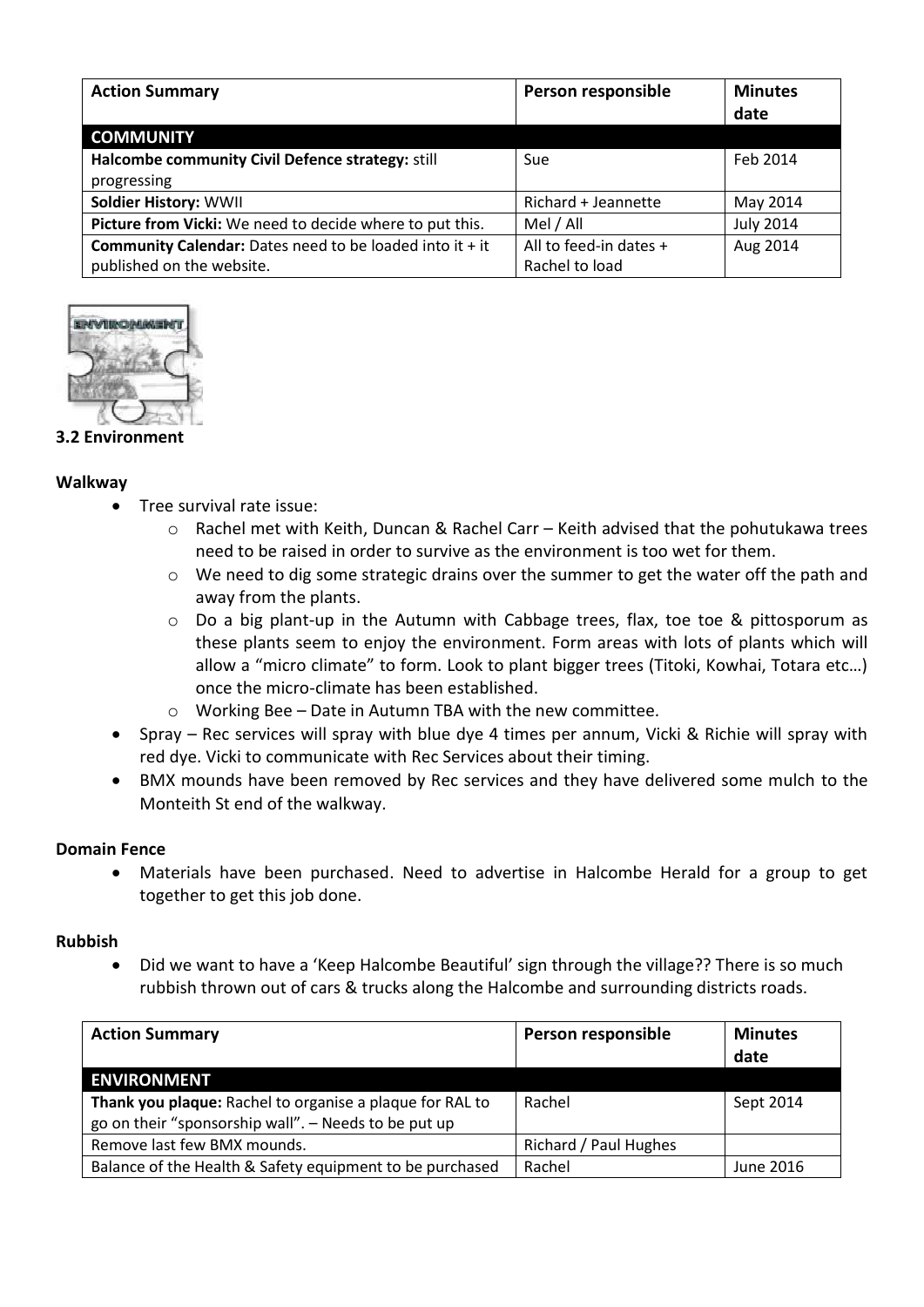

# **3.3 Village Heart**

 Following the discussion with the MDC Compliance Team, the decision was made to continue on with Phase II of the CBD plan.

## **Hall and Sports ground**

- Thanks to the Marae for hosting the Planning evening.
- Discussions have been had re: the Fire brigade and HCDG working together to fundraise for community projects (Hall re-furb and Tennis court/Rec area refurb). The Fire Brigade have kindly agreed for the funds from the Auction to go towards community projects.
- Hall issues to be sent to Rachel Carr there is a massive leak in the supper room roof (the renailing doesn't appear to have worked).
- We need to repair the hall curtain as it's looking a bit tatty. Mark Penfold knows of someone who can do this. He also said they could alter the old civic centre on to be used at the back of the hall.

| <b>Action Summary</b>                                      | Person responsible        | <b>Minutes</b>   |
|------------------------------------------------------------|---------------------------|------------------|
|                                                            |                           | date             |
| <b>VILLAGE HEART</b>                                       |                           |                  |
| Signage for Toilets: Jeff to put this up.                  | Jeff Lane                 | Mar 2014         |
|                                                            |                           |                  |
| <b>HALL/SPORTS GROUND</b>                                  |                           |                  |
| Policy for accessing Hall/Sports Ground funds: Application | Rachel                    | Feb 2016         |
| form to be completed.                                      |                           |                  |
| Carpet for supper room area: Quote required for this.      | Mel                       | <b>July 2014</b> |
| New Vinyl for Toilets: Quote required                      | Mel                       | Aug 2014         |
| Hall furniture: Replace with lighter tables and chairs     | Mel/Karen/Rachel/Jeanette | Aug 2014         |
| Hall curtain: Needs to be gotten off Wayne and altered.    | Rachel / Mel              | April 2015       |
| Playground water pooling: Richard to look at it.           | <b>Richard Bain</b>       | April 2015       |
| Loading ramp to be built                                   | Working bee               | Dec 2015         |
| Time line for cemetery land $-$ is there an expected date  | <b>Brent Limmer</b>       | Dec 2015         |
| when we will lose use of it/some of it?                    |                           |                  |



**3.4 Development**

### **Trust**

• The Halcombe Community Trust will meet on Thurs 10<sup>th</sup> Nov

## **Roading**

Fergussion Road corner work has begun and is progressing well.